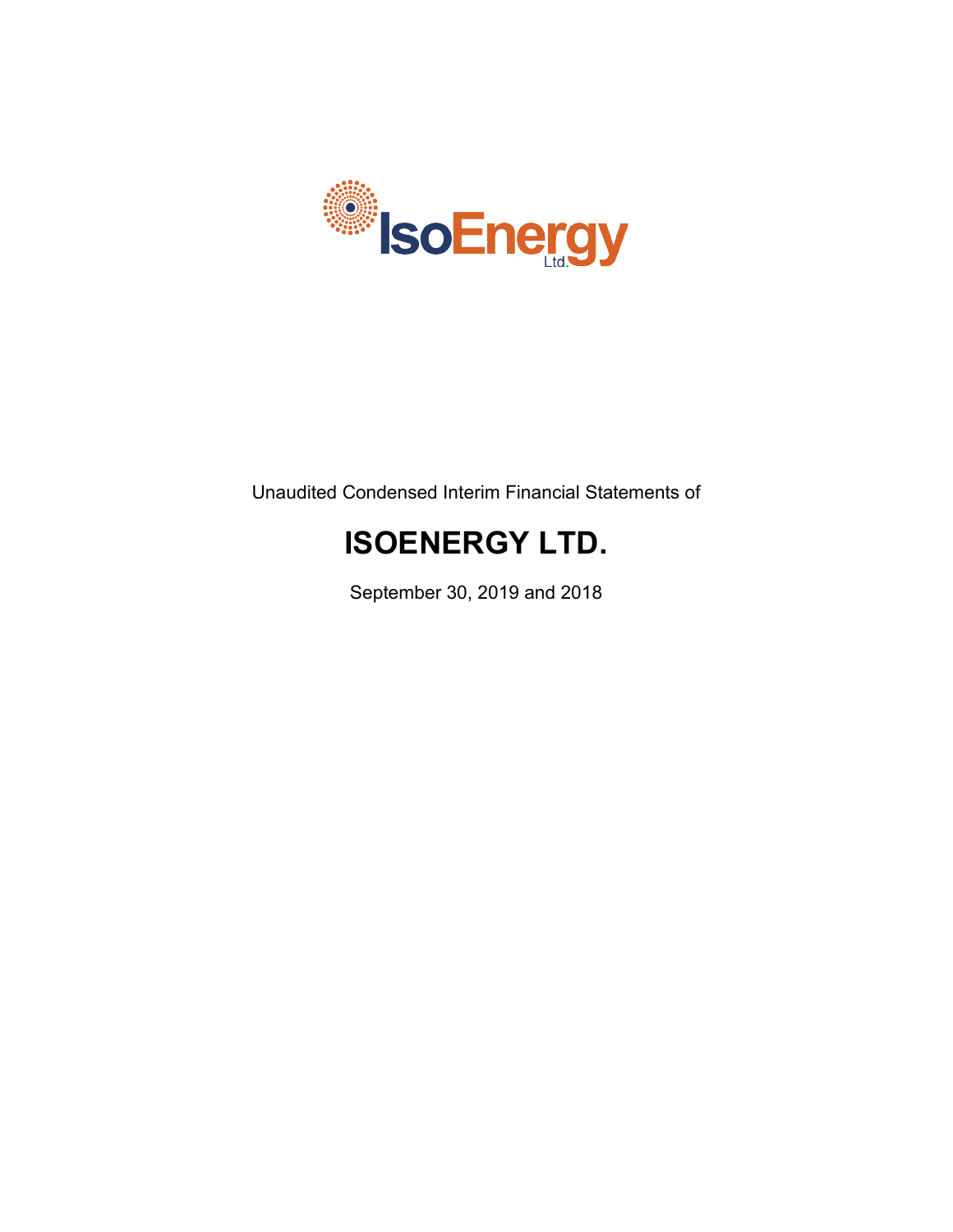## **ISOENERGY LTD. CONDENSED INTERIM STATEMENTS OF FINANCIAL POSITION**

(Unaudited) (Expressed in Canadian Dollars) As at

|                                          | <b>Note</b>    | <b>September 30, 2019</b> | December 31, 2018 |
|------------------------------------------|----------------|---------------------------|-------------------|
| <b>ASSETS</b>                            |                |                           |                   |
| Current                                  |                |                           |                   |
| Cash                                     |                | \$<br>988,299             | \$<br>6,405,256   |
| Accounts receivable                      |                | 89,003                    | 65,492            |
| Prepaid expenses                         |                | 111,720                   | 89,317            |
|                                          |                | 1,189,022                 | 6,560,065         |
| <b>Non-Current</b>                       |                |                           |                   |
| Deposit                                  |                | 9,274                     | 9,274             |
| Property and equipment                   | 5              | 249,923                   | 28,198            |
| Exploration and evaluation assets        | 6              | 47,484,041                | 43,473,242        |
| <b>TOTAL ASSETS</b>                      |                | \$<br>48,932,260          | \$<br>50,070,779  |
|                                          |                |                           |                   |
| <b>LIABILITIES</b>                       |                |                           |                   |
| <b>Current</b>                           |                |                           |                   |
| Accounts payable and accrued liabilities |                | \$<br>71,172              | \$<br>266,364     |
| Current portion of lease liability       | $\overline{7}$ | 66,745                    |                   |
| Flow-through share premium liability     | 8              | 35,667                    | 550,392           |
|                                          |                | 173,584                   | 816,756           |
| <b>Non-Current</b>                       |                |                           |                   |
| Long-term lease liability                | 7              | 156,596                   |                   |
| Deferred income tax liability            |                | 875,224                   | 199,366           |
| <b>TOTAL LIABILITIES</b>                 |                | 1,205,404                 | 1,016,122         |
| <b>EQUITY</b>                            |                |                           |                   |
| Share capital                            | 10             | 52,573,981                | 52,533,694        |
| Share option reserve                     | 10             | 3,344,105                 | 3,075,648         |
| Warrant reserve                          |                | 291,784                   | 305,937           |
| Deficit                                  | 10             | (8,483,014)               | (6,860,622)       |
| <b>TOTAL EQUITY</b>                      |                | 47,726,856                | 49,054,657        |
|                                          |                |                           |                   |
| <b>TOTAL LIABILITIES AND EQUITY</b>      |                | \$<br>48,932,260          | \$<br>50,070,779  |

**Nature of operations and going concern (Note 2) Commitments (Notes 7 and 8)**

The accompanying notes are an integral part of the condensed interim financial statements These condensed interim financial statements were authorized for issue by the Board of Directors on October 25, 2019

**Craig Parry, CEO, Director Trevor Thiele, Director**

**"***Craig Parry***" "***Trevor Thiele***"**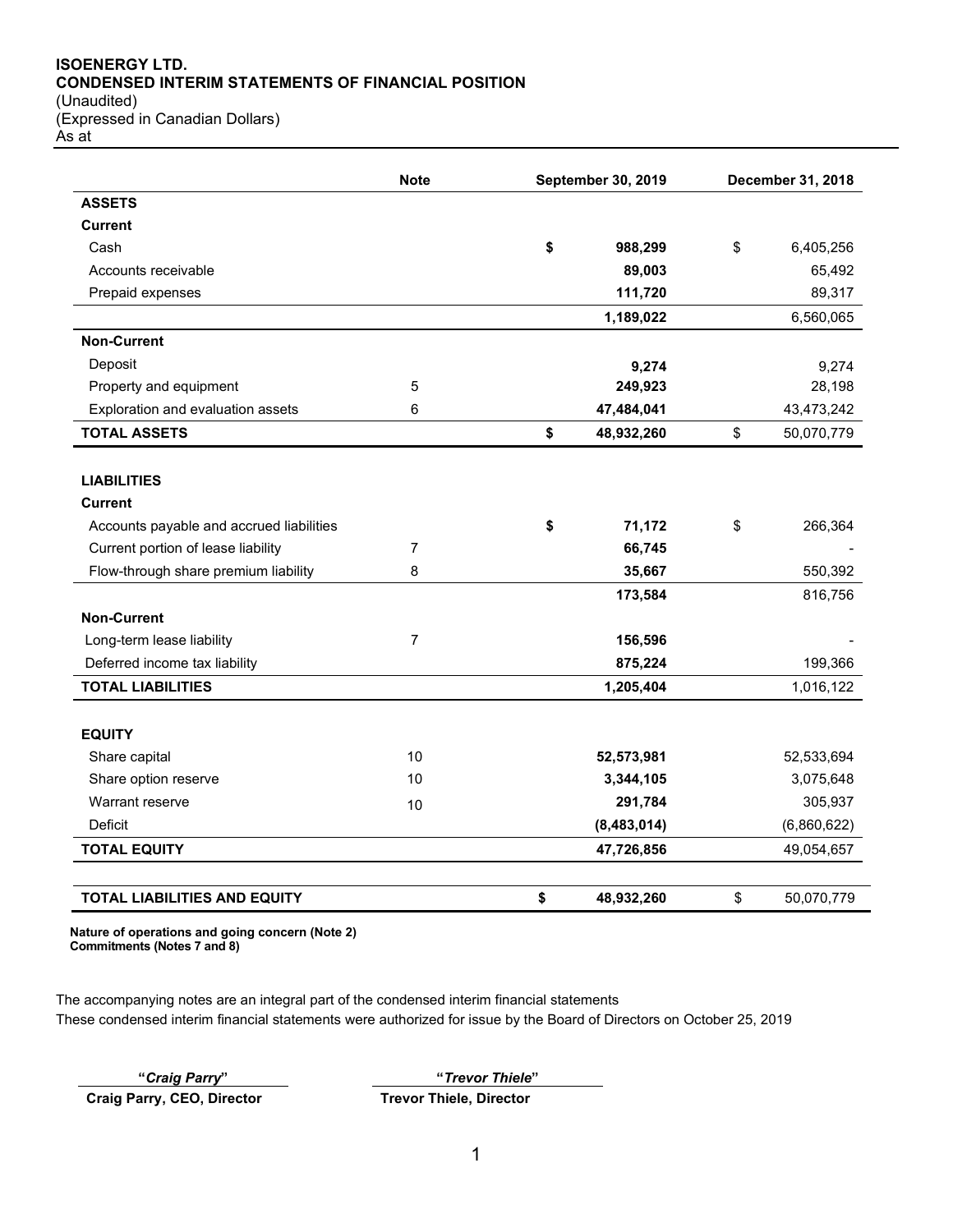## **ISOENERGY LTD. CONDENSED INTERIM STATEMENTS OF LOSS AND COMPREHENSIVE LOSS** (Unaudited)

(Expressed in Canadian Dollars)

For the three and nine months ended September 30

|                                                                   |             | For the three months ended<br>September 30 |            |    | For the nine months ended<br>September 30 |    |             |    |             |
|-------------------------------------------------------------------|-------------|--------------------------------------------|------------|----|-------------------------------------------|----|-------------|----|-------------|
|                                                                   | <b>Note</b> |                                            | 2019       |    | 2018                                      |    | 2019        |    | 2018        |
| <b>General and administrative costs</b>                           |             |                                            |            |    |                                           |    |             |    |             |
| Share-based compensation<br>Administrative salaries, contract and | 10,11       | \$                                         | 63,397     | \$ | 158,863                                   | \$ | 189,782     | \$ | 275,759     |
| director fees                                                     | 11          |                                            | 139,304    |    | 155,737                                   |    | 445,071     |    | 479,031     |
| Investor relations                                                |             |                                            | 207,799    |    | 261,313                                   |    | 416,055     |    | 353,409     |
| Office and administrative                                         |             |                                            | 28,948     |    | 36,117                                    |    | 110,838     |    | 107,679     |
| Professional fees                                                 |             |                                            | 38,509     |    | 12,545                                    |    | 128,353     |    | 126,653     |
| Travel                                                            |             |                                            | 48,618     |    | 13,375                                    |    | 119,822     |    | 81,654      |
| Public company costs                                              |             |                                            | 19,050     |    | 14,961                                    |    | 65,278      |    | 83,545      |
| Depreciation expense                                              |             |                                            | 15,173     |    | 918                                       |    | 45,519      |    | 3,070       |
| <b>Total general and administrative</b><br>costs                  |             |                                            | (560, 798) |    | (653, 829)                                |    | (1,520,718) |    | (1,510,800) |
| Interest income                                                   |             |                                            | 8,975      |    | 7,972                                     |    | 46,093      |    | 21,250      |
| Interest on lease liability                                       | 7           |                                            | (3,045)    |    |                                           |    | (9, 363)    |    |             |
| Rental income                                                     |             |                                            | 7,576      |    |                                           |    | 22,729      |    |             |
| Loss from operations<br>Deferred income tax recovery              |             |                                            | (547, 292) |    | (645, 857)                                |    | (1,461,259) |    | (1,489,550) |
| (expense)                                                         | 9           |                                            | (71, 718)  |    | 128,856                                   |    | (161, 133)  |    | 182,429     |
| Loss and comprehensive loss                                       |             | \$                                         | (619, 010) | \$ | (517,001)                                 | \$ | (1,622,392) | \$ | (1,307,121) |
| Loss per common share - basic<br>and diluted                      |             | \$                                         | (0.01)     | \$ | (0.01)                                    | \$ | (0.02)      | \$ | (0.03)      |
| Weighted average number of<br>common shares outstanding -         |             |                                            |            |    |                                           |    |             |    |             |
| basic and diluted                                                 |             |                                            | 68,405,972 |    | 55,191,068                                |    | 68,377,904  |    | 51,749,281  |

The accompanying notes are an integral part of the condensed interim financial statements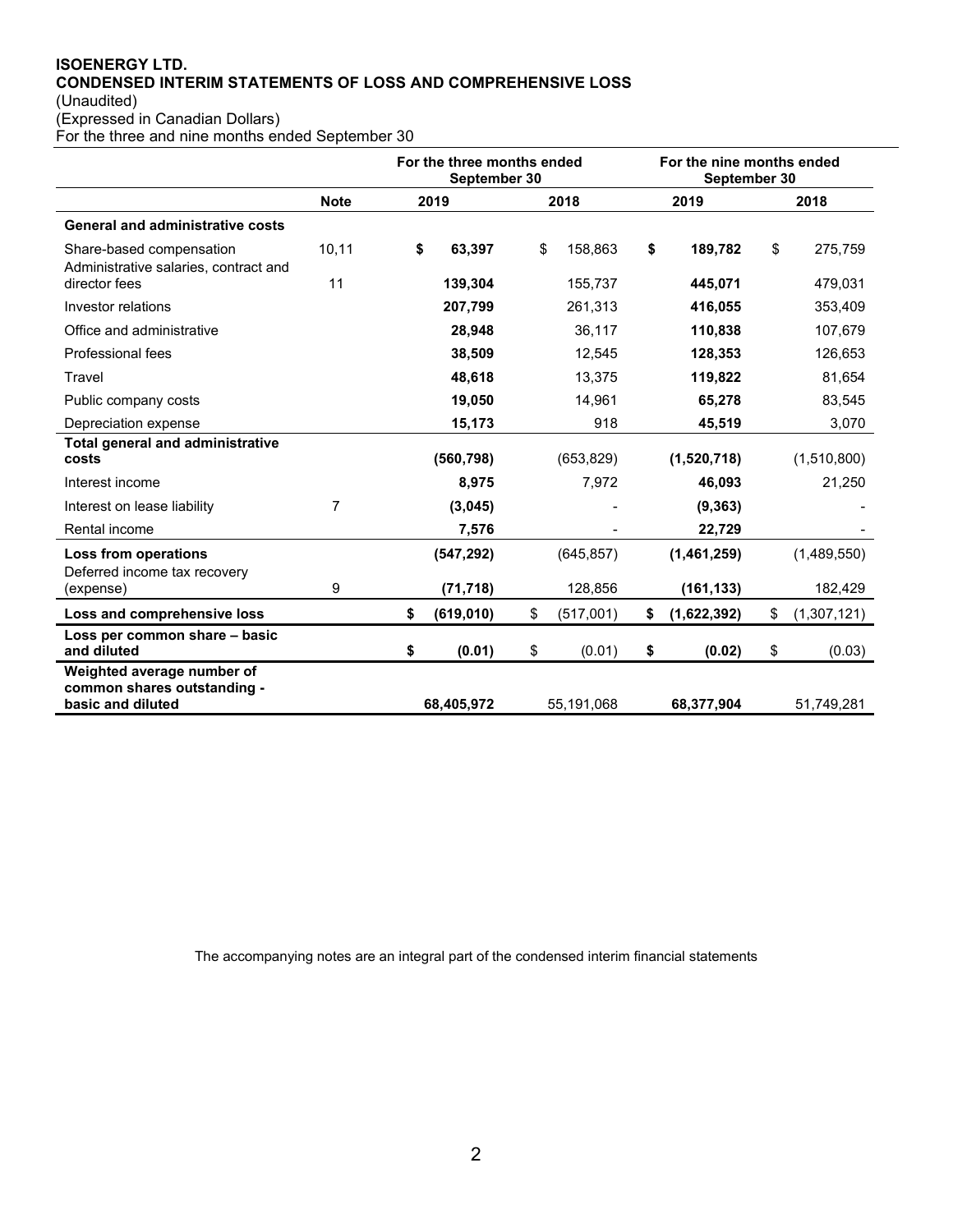## **ISOENERGY LTD. CONDENSED INTERIM STATEMENTS OF CHANGES IN EQUITY** (Unaudited)

(Expressed in Canadian Dollars)

|                                                        | <b>Note</b> | Number of<br>Common<br><b>Shares</b> | <b>Share</b><br>Capital | <b>Option</b><br>reserve | Warrant<br>reserve |                          | <b>Deficit</b> | <b>Total</b> |
|--------------------------------------------------------|-------------|--------------------------------------|-------------------------|--------------------------|--------------------|--------------------------|----------------|--------------|
| Balance as at January 1, 2018                          |             | 46,060,548                           | \$44,594,869            | \$2,421,449              | \$                 | ٠                        | \$(5,028,341)  | \$41,987,977 |
| Shares issued for cash                                 | 10          | 4,800,520                            | 1,962,687               |                          |                    | 192,021                  |                | 2,154,708    |
| Premium on flow-through<br>shares                      |             | $\blacksquare$                       | (234, 500)              |                          |                    |                          |                | (234, 500)   |
| Share issue cost                                       |             |                                      | (32, 573)               |                          |                    |                          |                | (32, 573)    |
| Shares issued for exploration<br>and evaluation assets | 10          | 4,330,000                            | 1,632,050               |                          |                    |                          |                | 1,632,050    |
| Share-based payments                                   | 10          |                                      |                         | 443.544                  |                    |                          |                | 443,544      |
| Loss for the period                                    |             |                                      |                         |                          |                    | $\overline{\phantom{0}}$ | (1,307,121)    | (1,307,121)  |
| <b>Balance as at September 30,</b><br>2018             |             | 55,191,068                           | \$47,922,533            | \$2,864,993              | \$                 | 192,021                  | \$(6,335,462)  | \$44,644,085 |
|                                                        |             |                                      |                         |                          |                    |                          |                |              |
| Balance as at January 1, 2019                          |             | 68,363,868                           | \$52,533,694            | \$3,075,648              | \$                 | 305,937                  | \$(6,860,622)  | \$49,054,657 |
| Shares issued on the exercise<br>of warrants           | 10          | 68,774                               | 40,287                  |                          |                    | (14, 153)                |                | 26,134       |
| Share-based payments                                   | 10          |                                      |                         | 268,457                  |                    |                          |                | 268,457      |
| Loss for the period                                    |             |                                      |                         |                          |                    | $\blacksquare$           | (1,622,392)    | (1,622,392)  |
| <b>Balance as at September 30,</b><br>2019             |             | 68,432,642                           | \$52,573,981            | \$3,344,105              | S                  | 291,784                  | \$(8,483,014)  | \$47,726,856 |

The accompanying notes are an integral part of the condensed interim financial statements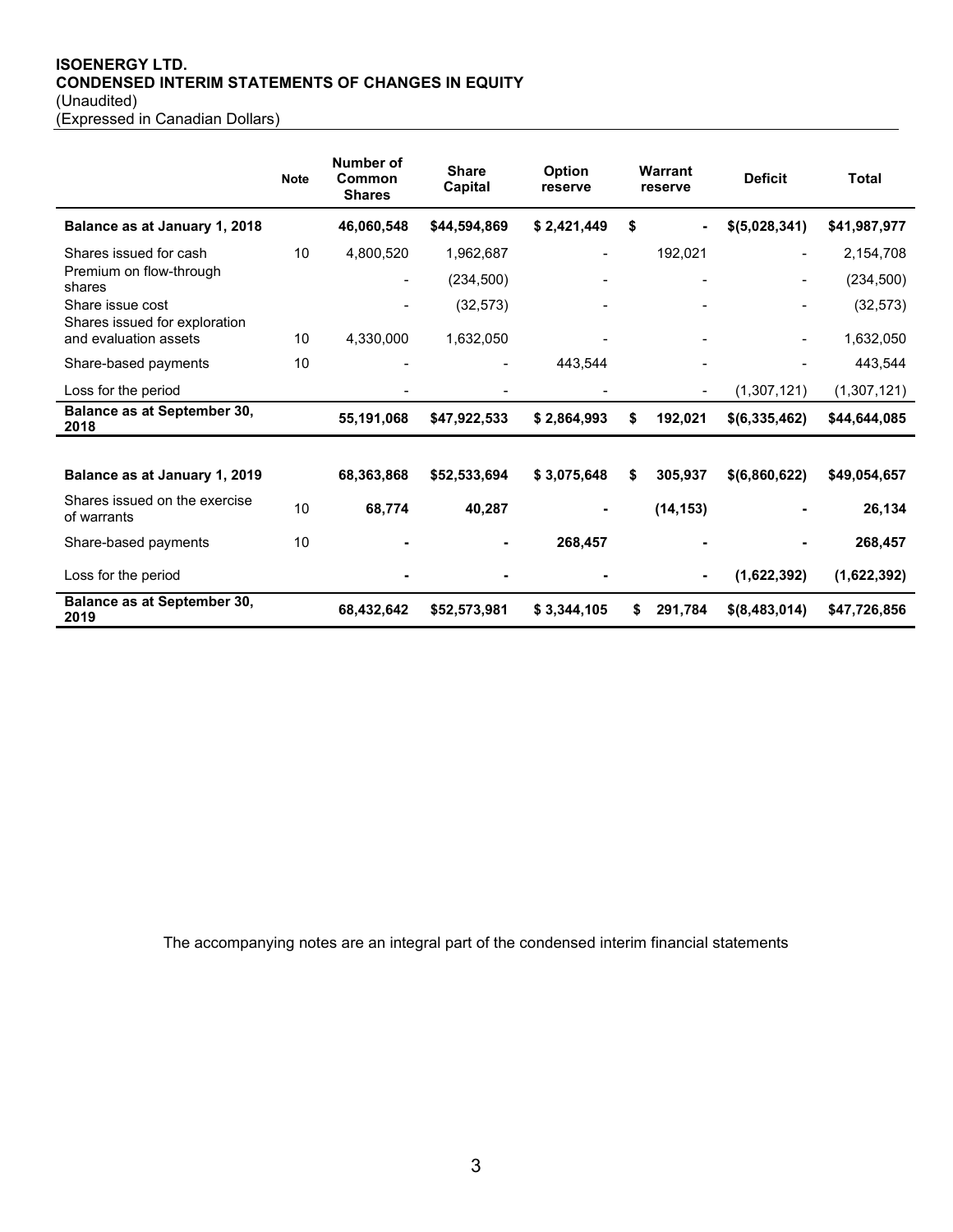## **ISOENERGY LTD. CONDENSED INTERIM STATEMENTS OF CASH FLOWS**

(Unaudited) (Expressed in Canadian Dollars)

For the nine months ended September 30

|                                                   | 2019              | 2018                |
|---------------------------------------------------|-------------------|---------------------|
| Cash flows from (used in) operating activities    |                   |                     |
| Loss for the period                               | \$<br>(1,622,392) | \$<br>(1,307,121)   |
| Items not involving cash:<br>Share-based payments | 189,782           | 275,759             |
| Deferred income tax (recovery) expense            | 161,133           | (182, 429)          |
| Depreciation expense                              | 45,519            | 3,070               |
| Interest on lease liability                       | 9,363             |                     |
| Changes in non-cash working capital               |                   |                     |
| Account receivable                                | (23, 511)         | (38,036)            |
| Prepaid expenses                                  | (22, 403)         | 20,241              |
| Deposits                                          |                   | (3,822)             |
| Accounts payable and accrued liabilities          | (232, 192)        | (97, 408)           |
|                                                   | \$<br>(1,494,701) | \$<br>(1,329,746)   |
| Cash flows used in investing activities           |                   |                     |
| Additions to exploration and evaluation assets    | \$<br>(3,875,043) | \$<br>(253, 247)    |
| Acquisition of exploration and evaluation assets  | (13, 477)         | (2,001,190)         |
| Additions to equipment                            | (14, 336)         |                     |
|                                                   | \$<br>(3,902,856) | \$<br>(2, 254, 437) |
| Cash flows from (used in) financing activities    |                   |                     |
| Shares issued                                     | \$<br>26,134      | \$<br>2,154,708     |
| Share issuance costs                              |                   | (41, 513)           |
| Lease liability payments:                         |                   |                     |
| Principal                                         | (36, 171)         |                     |
| Interest                                          | (9, 363)          |                     |
|                                                   | \$<br>(19, 400)   | \$<br>2,113,195     |
| Change in cash                                    | \$<br>(5,416,957) | \$<br>(1,470,988)   |
| Cash, beginning of period                         | 6,405,256         | 3,324,582           |
| Cash, end of period                               | \$<br>988,299     | \$<br>1,853,594     |

The accompanying notes are an integral part of the condensed interim financial statements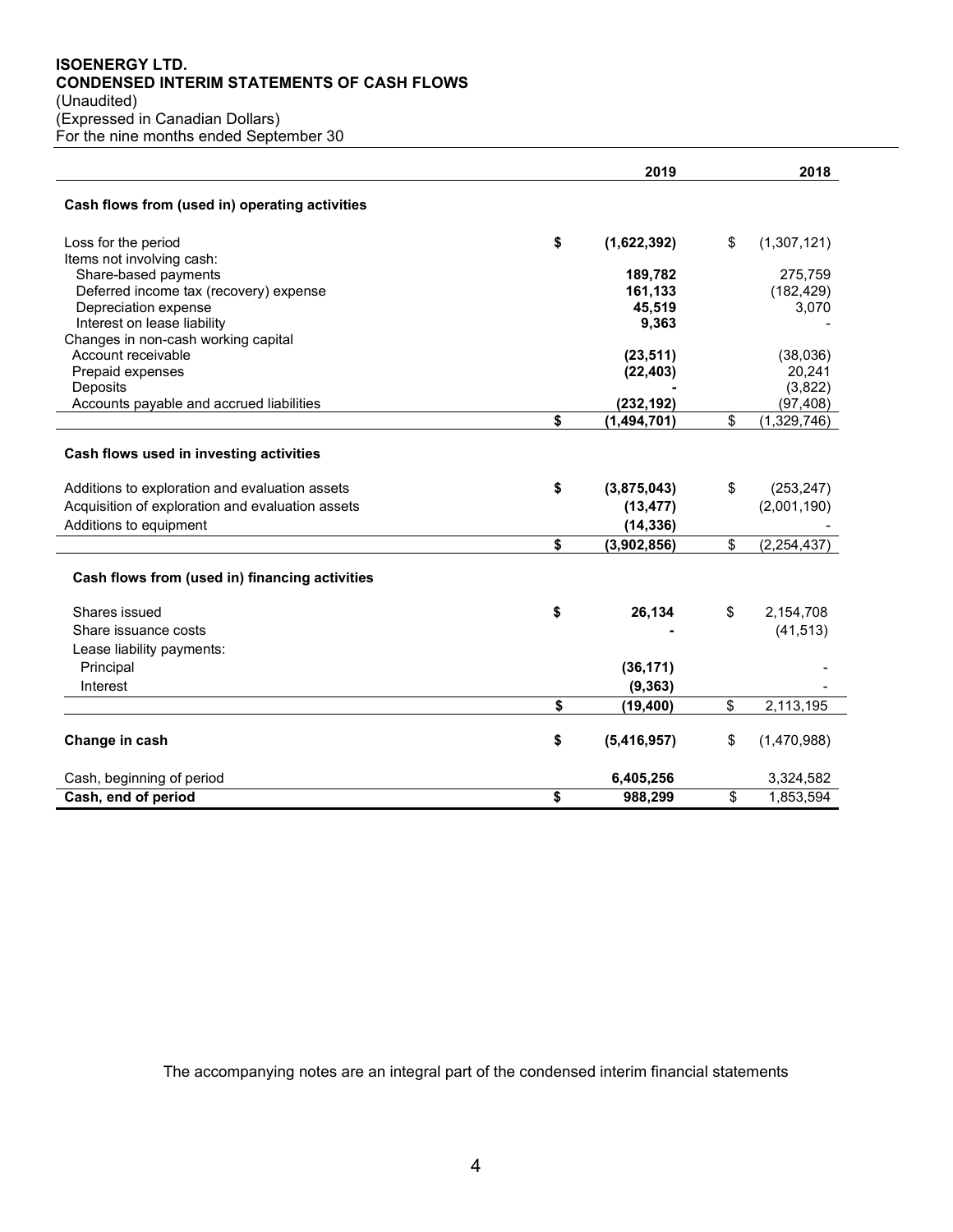## **1. REPORTING ENTITY**

IsoEnergy Ltd. including its subsidiaries and predecessor companies (as described below, "**IsoEnergy**", or the "**Company**") is an exploration stage entity engaged in the acquisition, exploration and evaluation of uranium properties in Canada. The Company's registered and records office is located on the 10<sup>th</sup> Floor, 595 Howe Street, Vancouver, BC, V6C 2TS. The Company's common shares are listed on the TSX Venture Exchange (the "**TSXV**").

As of September 30, 2019, the Company did not have any subsidiaries and NexGen Energy Ltd ("**NexGen**") holds 53.30% of IsoEnergy's outstanding common shares.

## **2. NATURE OF OPERATIONS AND GOING CONCERN**

As an exploration stage company, the Company does not have revenues and historically has recurring operating losses. As at September 30, 2019, the Company had accumulated losses of \$8,483,014 and working capital of \$1,051,105 (working capital is defined as current assets less accounts payable and accrued liabilities and the current portion lease liability). The Company depends on external financing for its operational expenses.

The business of exploring for and mining of minerals involves a high degree of risk. As an exploration company, IsoEnergy is subject to risks and challenges similar to companies at a comparable stage. These risks include, but are not limited to, negative operating cash flow and dependence on third party financing; the uncertainty of additional financing; the limited operating history of IsoEnergy; the lack of known mineral resources or reserves; the influence of a large shareholder; alternate sources of energy and uranium prices; aboriginal title and consultation issues; risks related to exploration activities generally; reliance upon key management and other personnel; title to properties; uninsurable risks; conflicts of interest; permits and licenses; environmental and other regulatory requirements; political regulatory risks; competition; and the volatility of share prices.

These financial statements have been prepared using IFRS applicable to a going concern, which assumes that the Company will be able to realize its assets and discharge its liabilities in the normal course of business for the foreseeable future. The ability of the Company to continue as a going concern is dependent on its ability to obtain financing and achieve future profitable operations, which represents a material uncertainty that may cast significant doubt on the Company's ability to continue as a going concern.

The underlying value of IsoEnergy's exploration and evaluation assets is dependent upon the existence and economic recovery of mineral resources or reserves and is subject to, but not limited to, the risks and challenges identified above. Changes in future business conditions or the failure to raise additional funds could require the Company to reduce its planned activities or require material write-downs of the carrying value of IsoEnergy's exploration and evaluation assets.

#### **3. BASIS OF PRESENTATION**

#### **Statement of Compliance**

These condensed interim financial statements for the three and nine months ended September 30, 2019, including comparatives, have been prepared in accordance with International Accounting Standard ("**IAS**") 34 Interim Financial Reporting. They do not include all of the information required by International Financial Reporting Standards ("**IFRS**") for annual financial statements and should be read in conjunction with the audited annual financial statements for the year ended and as at December 31, 2018.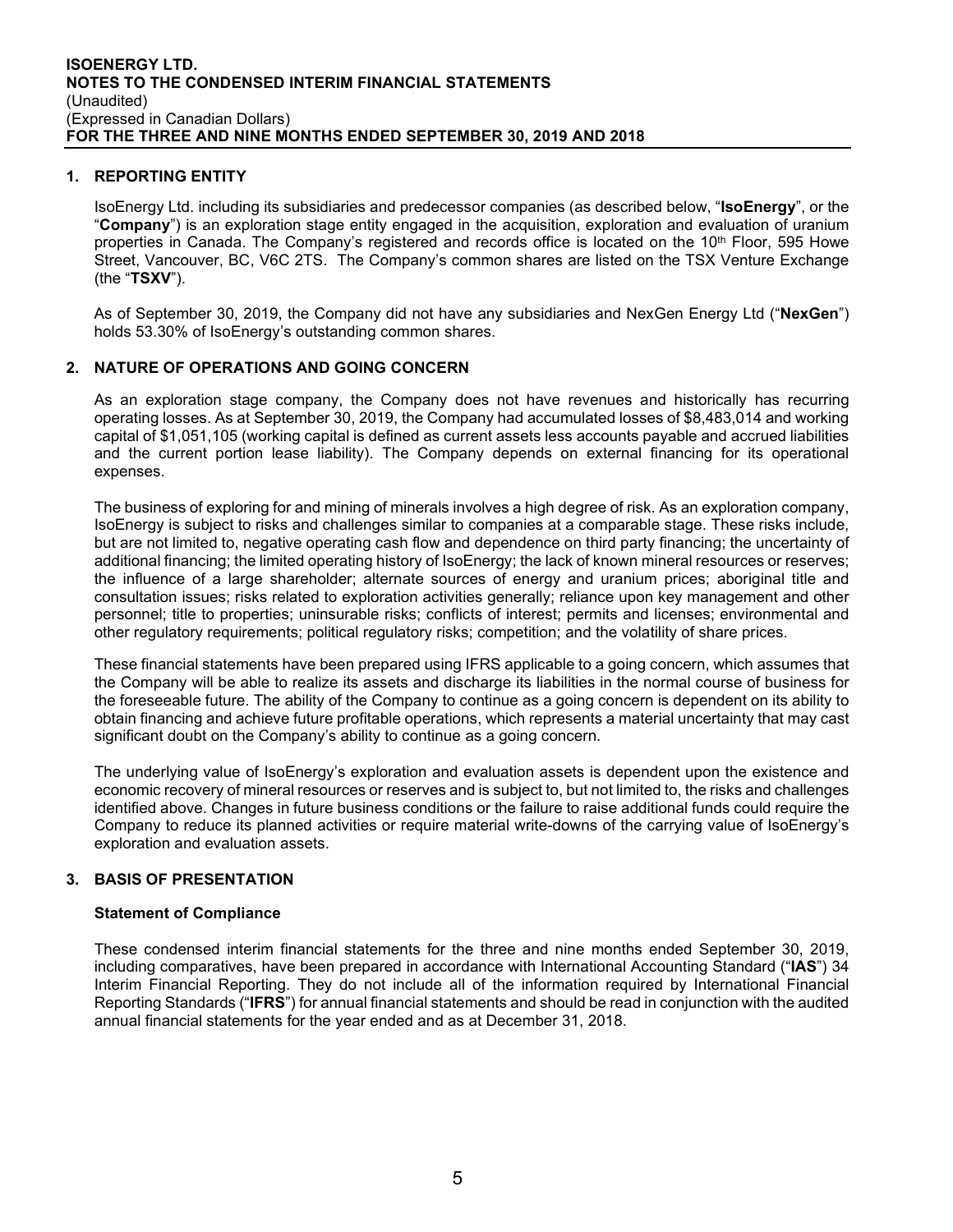## **3. BASIS OF PRESENTATION (continued)**

#### **Basis of Presentation**

These condensed interim financial statements have been prepared on a historical cost basis, except for certain financial instruments which have been measured at fair value. In addition, these condensed interim financial statements have been prepared using the accrual basis of accounting except for cash flow information. All monetary references expressed in these financial statements are references to Canadian dollar amounts ("\$"). These financial statements are presented in Canadian dollars, which is the functional currency of the Company.

#### **Critical accounting judgments, estimates and assumptions**

The preparation of the condensed interim financial statements requires management to make judgments, estimates and assumptions that affect the reported amounts of assets, liabilities, and contingent liabilities at the date of the financial statements and the reported amounts of revenues and expenses during the reporting period. Estimates and assumptions are continuously evaluated and are based on management's experience and other factors, including expectations of future events that are believed to be reasonable in the circumstances. Uncertainty about these judgments, estimates and assumptions could result in outcomes that require a material adjustment to the carrying amount of the asset or liability affected in future periods.

Information about significant areas of judgement and estimation uncertainty considered by management in preparing the financial statements are set out in Note 3 to the audited financial statements for the period ended December 31, 2018 and have been consistently followed in preparation of these condensed interim financial statements.

#### **4. SIGNIFICANT ACCOUNTING POLICIES**

The accounting policies followed by the Company are set out in Note 4 to the audited financial statements for the year ended December 31, 2018 and have been consistently followed in preparation of these condensed interim financial statements except as noted below.

#### **New standards adopted:**

The Company has applied IFRS16 *Leases* ("**IFRS 16**"), effective January 1, 2019 using the modified retrospective approach and therefore the comparative information has not been restated and continues to be reported under IAS 17 *Leases* and IFRIC 4 *Determining whether an arrangement contains a lease.*

For the purpose of applying the modified retrospective approach to its office lease, the Company elected to measure the right-of-use asset at an amount equal to the lease liability at the date of initial application. At January 1, 2019, the Company recognized a right-of-use asset (Note 5) and lease liability of \$259,512 (Note 7) in respect of its office lease.

#### **Policy applicable from January 1, 2019**

At inception of a contract, the Company assesses whether a contract is, or contains, a lease. A contract is, or contains, a lease if the contract conveys the right to control the use of an identified asset for a period of time in exchange for consideration. To assess whether a contract conveys the right to control the use of an identified asset, the Company assesses whether:

- The contract involves the use of an identified asset
- The Company has the right to obtain substantially all of the economic benefits from the use of the asset throughout the period of use; and
- The Company has the right to direct the use of the asset.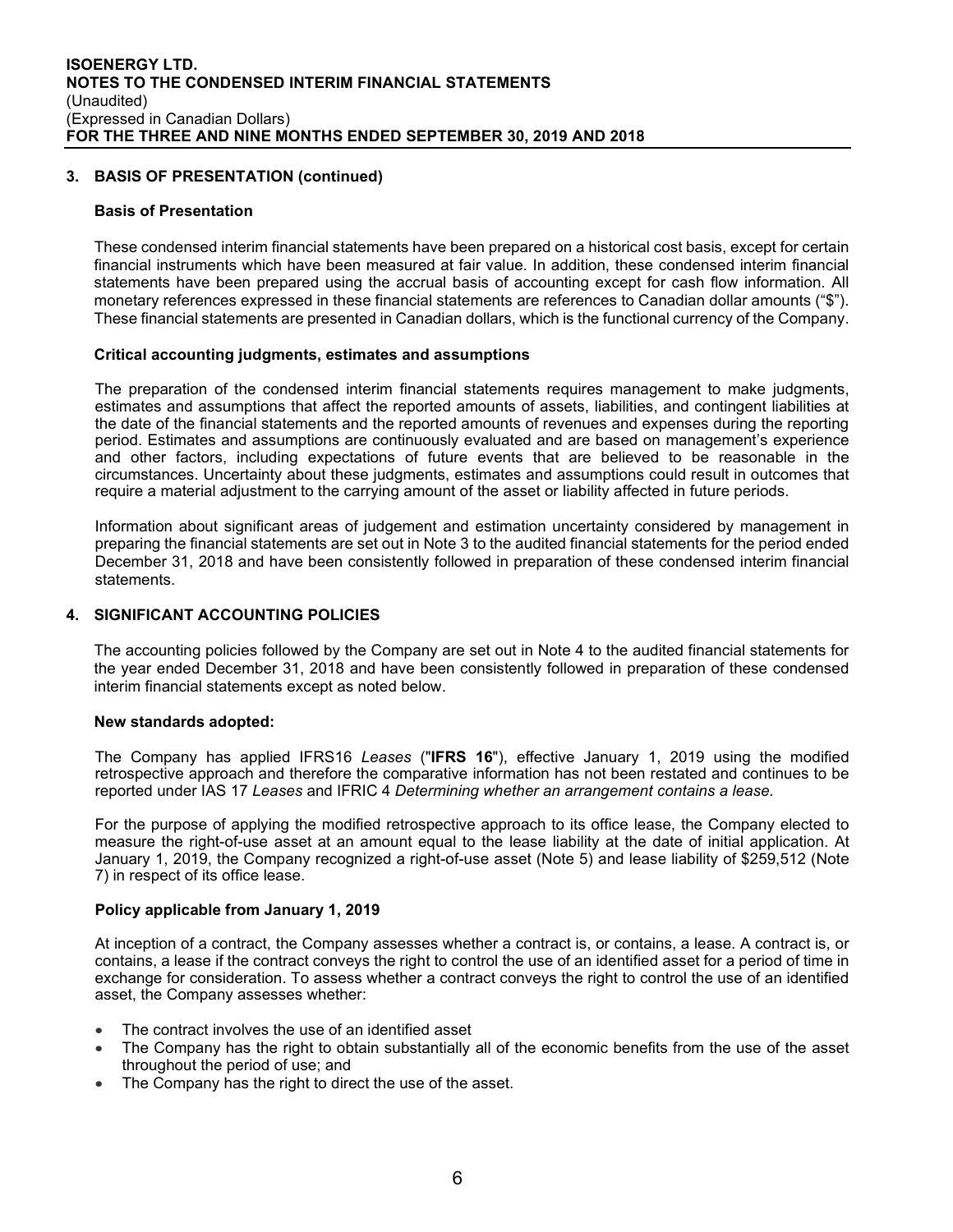## **4. SIGNIFICANT ACCOUNTING POLICIES (continued)**

As a lessee, the Company recognizes a right-of-use asset and a lease liability at the lease commencement date. The right-of-use asset is initially measured at cost, which comprises the initial amount of the lease liability adjusted for any lease payments made at or before the commencement date, plus any initial direct costs incurred and an estimate of costs to dismantle and remove the underlying asset or to restore the underlying asset or the site on which it is located, less any lease incentives received.

The right-of-use asset is subsequently depreciated using the straight-line method from the commencement date to the earlier of the end of the useful life of the right-of-use asset or the end of the lease term. The estimated useful lives of the right-of-use assets are determined on the same basis as those of the property and equipment. In addition, the right-of-use asset is periodically reduced by impairment losses, if any, and adjusted for certain remeasurements of the lease liability.

The lease liability is initially measured at the present value of the lease payments that are not paid at the commencement date, discounted using the interest rate implicit in the lease or, if that rate cannot be readily determined, the Company's incremental borrowing rate. Generally, the Company uses its incremental borrowing rate as the discount rate.

The lease liability is measured at amortized cost using the effective interest method.

The Company presents the right-of-use asset related to its office lease in property and equipment.

#### **Short-term leases and leases of low-value assets**

The Company has elected not to recognize right-of-use assets and lease liabilities for short-term leases that have a lease term of 12 months or less and leases of low-value assets. The Company recognizes the lease payments associated with these leases as an expense on a straight-line basis over the lease term.

#### **Subleased office space**

When the Company acts as a lessor, it determines at lease inception whether each lease is a finance lease or an operating lease.

To classify each lease, the Company makes an overall assessment of whether the lease transfers substantially all of the risks and rewards incidental to ownership of the underlying asset. If this is the case, then the lease is a finance lease; if not it is an operating lease. As part of this assessment, the Company considers certain indicators such as whether the lease is for the major part of the economic life of the asset.

When the Company is an intermediate lessor, it accounts for its interests in the head lease and the sub-lease separately. It assesses the lease classification of the sub-lease by reference to the right-of-use asset arising from the head lease, not with reference to the underlying asset.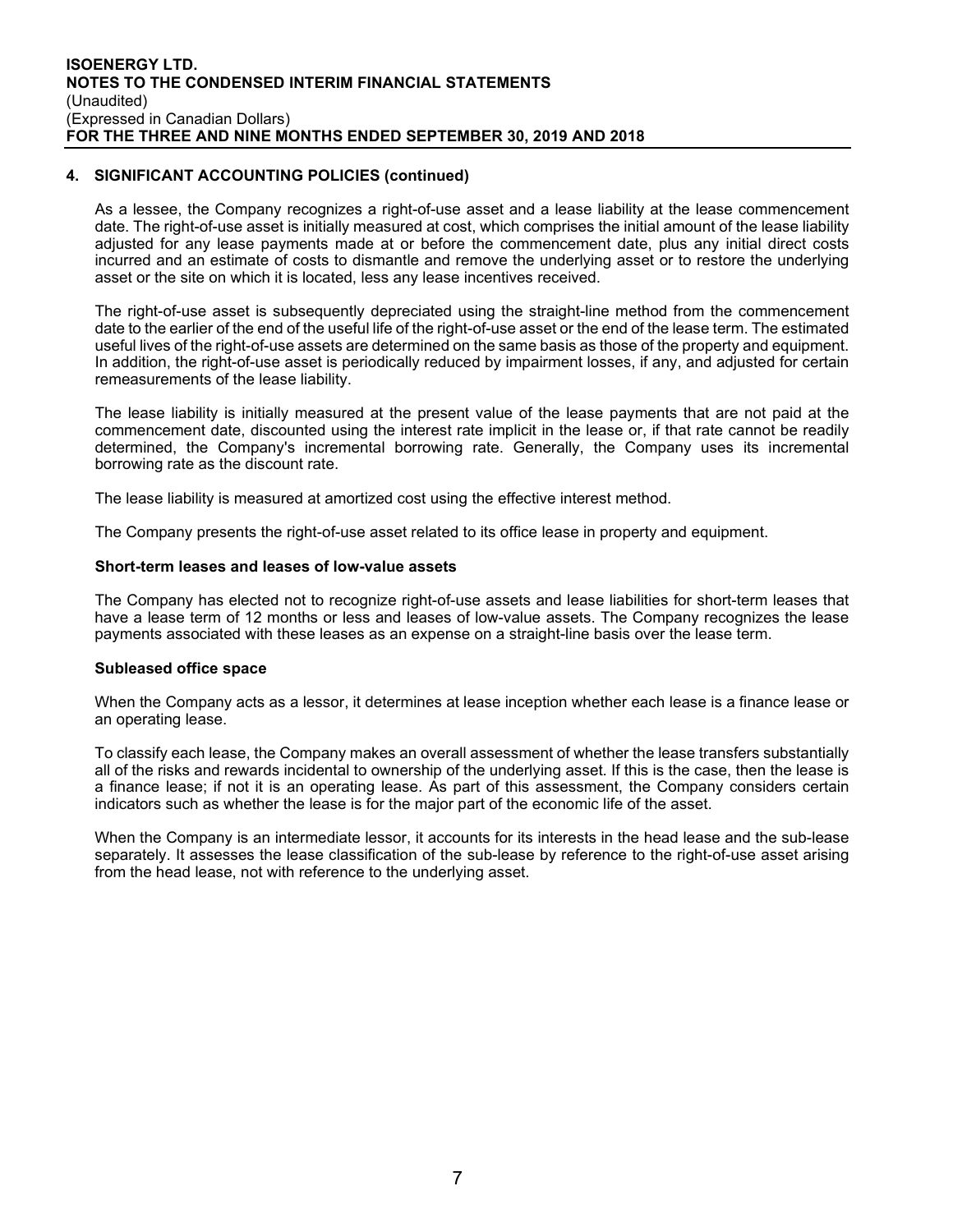## **5. PROPERTY AND EQUIPMENT**

The following is a summary of the carrying values of equipment:

|                                                            | Right-of-<br>use asset | Computing<br>equipment | <b>Software</b> | <b>Office</b><br><b>Field</b><br>equipment<br>furniture |          |    | <b>Total</b>   |    |         |
|------------------------------------------------------------|------------------------|------------------------|-----------------|---------------------------------------------------------|----------|----|----------------|----|---------|
| Cost                                                       |                        |                        |                 |                                                         |          |    |                |    |         |
| Balance, January 1, 2018<br>and December 31, 2018          | \$                     | \$12,350               | \$64,947        |                                                         | \$27,092 |    | \$13,103       | S  | 117,492 |
| Additions                                                  |                        |                        |                 |                                                         | 14,336   |    |                |    | 14,336  |
| Asset recognized on adoption<br>of IFRS 16 (Notes 4 and 7) | 259,512                |                        |                 |                                                         |          |    | $\blacksquare$ |    | 259,512 |
| Balance, September 30, 2019                                | \$<br>259,512          | \$12,350               | \$64,947        |                                                         | \$41,428 |    | \$13,103       | \$ | 391,340 |
| <b>Accumulated depreciation</b>                            |                        |                        |                 |                                                         |          |    |                |    |         |
| Balance, January 1, 2018                                   | \$                     | \$<br>9,514            | \$43,849        | \$                                                      | 7,586    | \$ | 3,963          | \$ | 64,912  |
| Depreciation                                               |                        | 2,836                  | 11,156          |                                                         | 6,458    |    | 3,932          |    | 24,382  |
| Balance, December 31, 2018                                 |                        | 12,350                 | 55,005          |                                                         | 14,044   |    | 7,895          |    | 89,294  |
| Depreciation                                               | 44,098                 | ٠                      | 3,728           |                                                         | 2,876    |    | 1,421          |    | 52,123  |
| Balance, September 30, 2019                                | \$<br>44,098           | \$12,350               | \$58,733        |                                                         | \$16,920 | \$ | 9,316          | \$ | 141,417 |
|                                                            |                        |                        |                 |                                                         |          |    |                |    |         |
| Net book value:                                            |                        |                        |                 |                                                         |          |    |                |    |         |
| Balance, December 31, 2018                                 | \$                     | \$                     | \$<br>9,942     |                                                         | \$13,048 | S. | 5,208          | \$ | 28,198  |
| Balance, September 30, 2019                                | \$<br>215,414          | \$                     | \$<br>6,214     |                                                         | \$24,508 | \$ | 3,787          | \$ | 249,923 |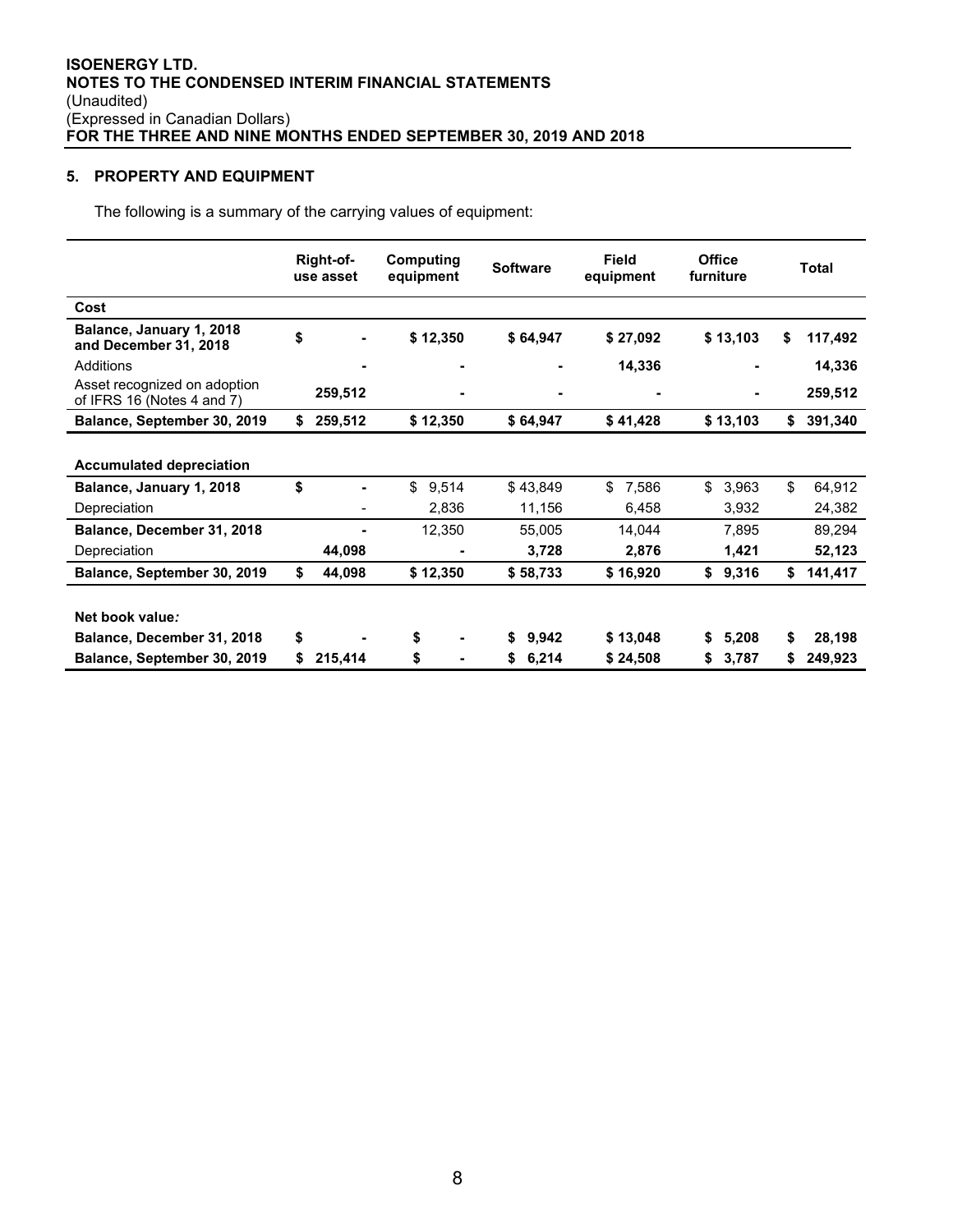#### **6. EXPLORATION AND EVALUATION ASSETS**

The following is a summary of the carrying value of the acquisition costs and expenditures on the Company's exploration and evaluation assets:

|                                    | <b>Note</b> | For the nine months<br>ended September<br>30, 2019 |            | For the year ended<br>December 31, 2018 |  |
|------------------------------------|-------------|----------------------------------------------------|------------|-----------------------------------------|--|
| <b>Acquisition costs:</b>          |             |                                                    |            |                                         |  |
| Balance, opening                   |             | \$                                                 | 35,284,839 | \$<br>33,398,942                        |  |
| Additions                          | a,b,c       |                                                    | 13,477     | 1,885,897                               |  |
| Balance, closing                   |             | \$                                                 | 35,298,316 | \$<br>35,284,839                        |  |
| <b>Deferred exploration costs:</b> |             |                                                    |            |                                         |  |
| Balance, opening                   |             | \$                                                 | 8,188,403  | \$<br>5,666,863                         |  |
| Additions:                         |             |                                                    |            |                                         |  |
| Drilling                           |             |                                                    | 1,877,331  | 1,103,960                               |  |
| Geological and geophysical         |             |                                                    | 581,626    | 152,007                                 |  |
| Labour and wages                   |             |                                                    | 465,337    | 693,611                                 |  |
| Share-based compensation           |             |                                                    | 78,675     | 235,852                                 |  |
| Geochemistry and assays            |             |                                                    | 244,933    | 104,217                                 |  |
| Camp costs                         |             |                                                    | 662,068    | 142,069                                 |  |
| Travel and other                   |             |                                                    | 87,352     | 89,824                                  |  |
| <b>Total additions</b>             |             | \$                                                 | 3,997,322  | \$<br>2,521,540                         |  |
| Balance, closing                   |             | \$                                                 | 12,185,725 | \$<br>8,188,403                         |  |
| Total costs, closing               |             | \$                                                 | 47,484,041 | \$<br>43,473,242                        |  |

All claims are subject to minimum expenditure commitments. The Company expects to incur the minimum expenditures to maintain the claims.

#### **(a) Geiger property**

On March 29, 2018, the Company expanded the Geiger property in the Eastern Athabasca Basin of Saskatchewan with the acquisition of 33 claims comprised of 6,800 hectares in the Dawn Lake North Block which is contiguous with the Company's Geiger property acquired in 2017. The combined set of claims are referred to as Geiger henceforth. The Company acquired the claims in exchange for 3,330,000 common shares of the Company (at \$0.385 per common share or \$1,282,050) and cash of \$200,000.

#### **(b) Larocque East**

On May 9, 2018, the Company acquired a 100% interest in 6 mineral claims constituting the 3,200-hectare Larocque East property in the Eastern Athabasca Basin of Saskatchewan, in exchange for \$20,000 in cash and 1,000,000 common shares valued at \$0.35 per common share or \$350,000.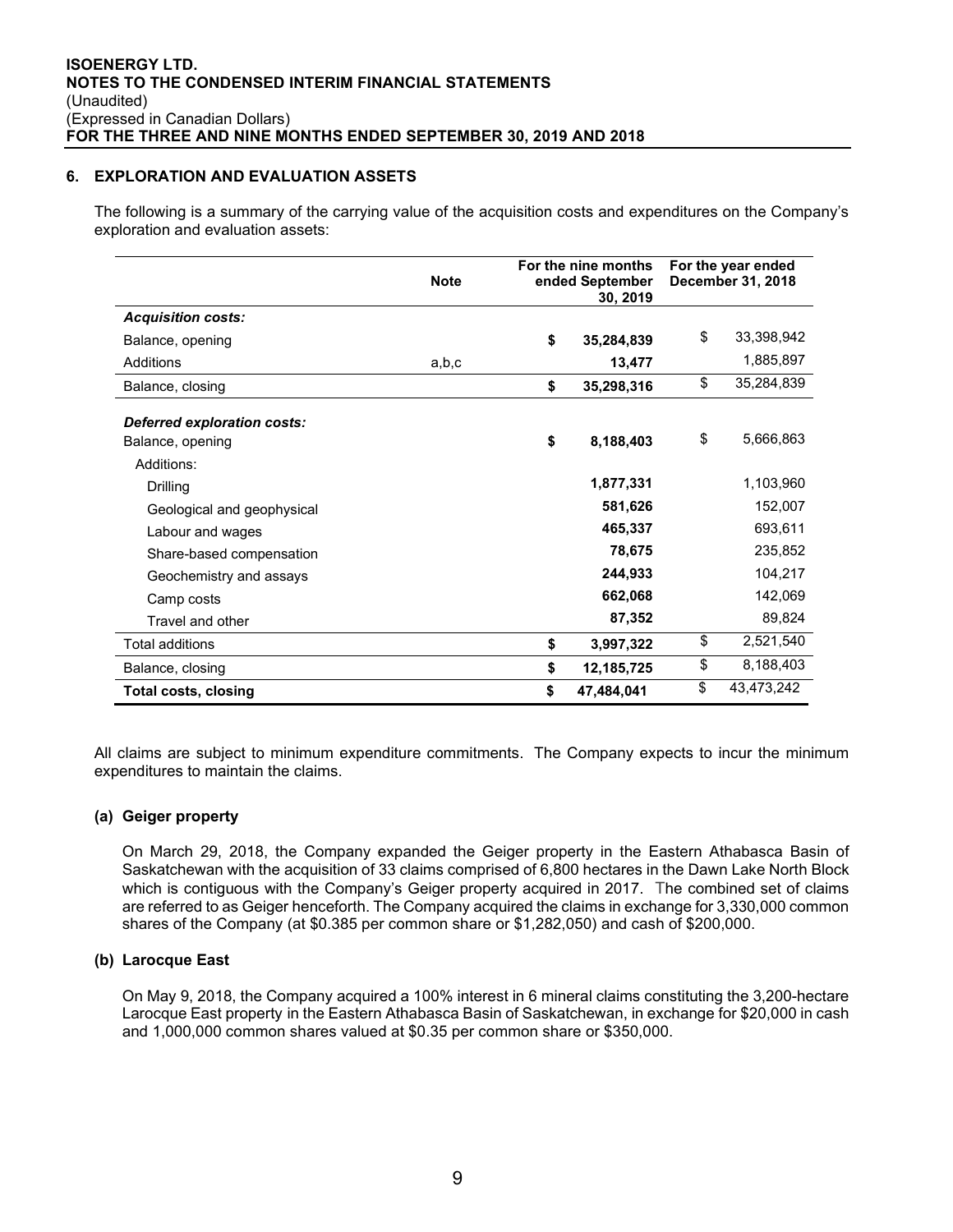#### **6. EXPLORATION AND EVALUATION ASSETS (continued)**

#### **(c) New claim staking**

During 2019 the Company spent \$13,477 to acquire, through staking, a new 8,538-hectare uranium exploration property called Collins Bay Extension, plus a new 4,218-hectare uranium exploration property located north of Larocque East called Edge. During the first quarter of 2018, the Company spent \$19,383 to acquire, through staking, a new 100% owned uranium exploration property called Whitewater in the Eastern Athabasca Basin of Saskatchewan. IsoEnergy has also staked additional claims in 2018 that have been allocated to the Geiger property. The total area of all new claims combined was 25,966 hectares.

## **7. LEASE LIABILITY**

| Lease liability recognized on adoption of IFRS 16 on January 1, 2019 | S | 259,512   |
|----------------------------------------------------------------------|---|-----------|
| Interest on lease liability                                          |   | 9,363     |
| Payments                                                             |   | (45, 534) |
| Lease liability, September 30, 2019                                  |   | 223,341   |
| Less Current portion                                                 |   | (66, 745) |
| Long-term lease liability                                            | S | 156.596   |

On January 1, 2019 the Company adopted IFRS 16 – Leases retrospectively with the cumulative effect on initially applying the standard recognized at the date of initial application (see Note 4).

The lease is for an office space lease that extends to May 31, 2023. The discount rate applied to the lease is 5%. See Note 5 for information related to the leased asset. In addition to the lease payments the Company pays approximately \$47,000 annually related to operating costs and realty taxes of the leased office space. This amount is reassessed annually based on actual costs incurred.

IsoEnergy has a Facilities and Shared Services Agreement ("**NxGold Agreement**") with NxGold Ltd. ("**NxGold**"), a related company. IsoEnergy sub-leases approximately 50% of its office space to NxGold in exchange for \$2,500 per month. The NxGold Agreement can be terminated with 30-days' notice but is expected to be renewed for the term of the lease. The Company accounts for the sublease as an operating lease with amounts received from NxGold recognized as rental income from January 1, 2019. In the comparative period, amounts received were netted against the related office and administrative expense.

Minimum future lease payments relating to the leased asset are as follows:

| 2019 | \$<br>16.686 |
|------|--------------|
| 2020 | 66,745       |
| 2021 | 66,745       |
| 2022 | 66.745       |
| 2023 | 27,810       |
|      | 244,731      |

In addition to the leased asset above, the Company engages a drilling company to carry out its drilling programs on its exploration and evaluation properties. The drilling company provides all required equipment. These contracts are short-term, and the Company has elected not to apply the recognition and measurement requirements of IFRS 16 to them. Payments to the drilling company in the nine months ended September 30, 2019 were \$1,620,832.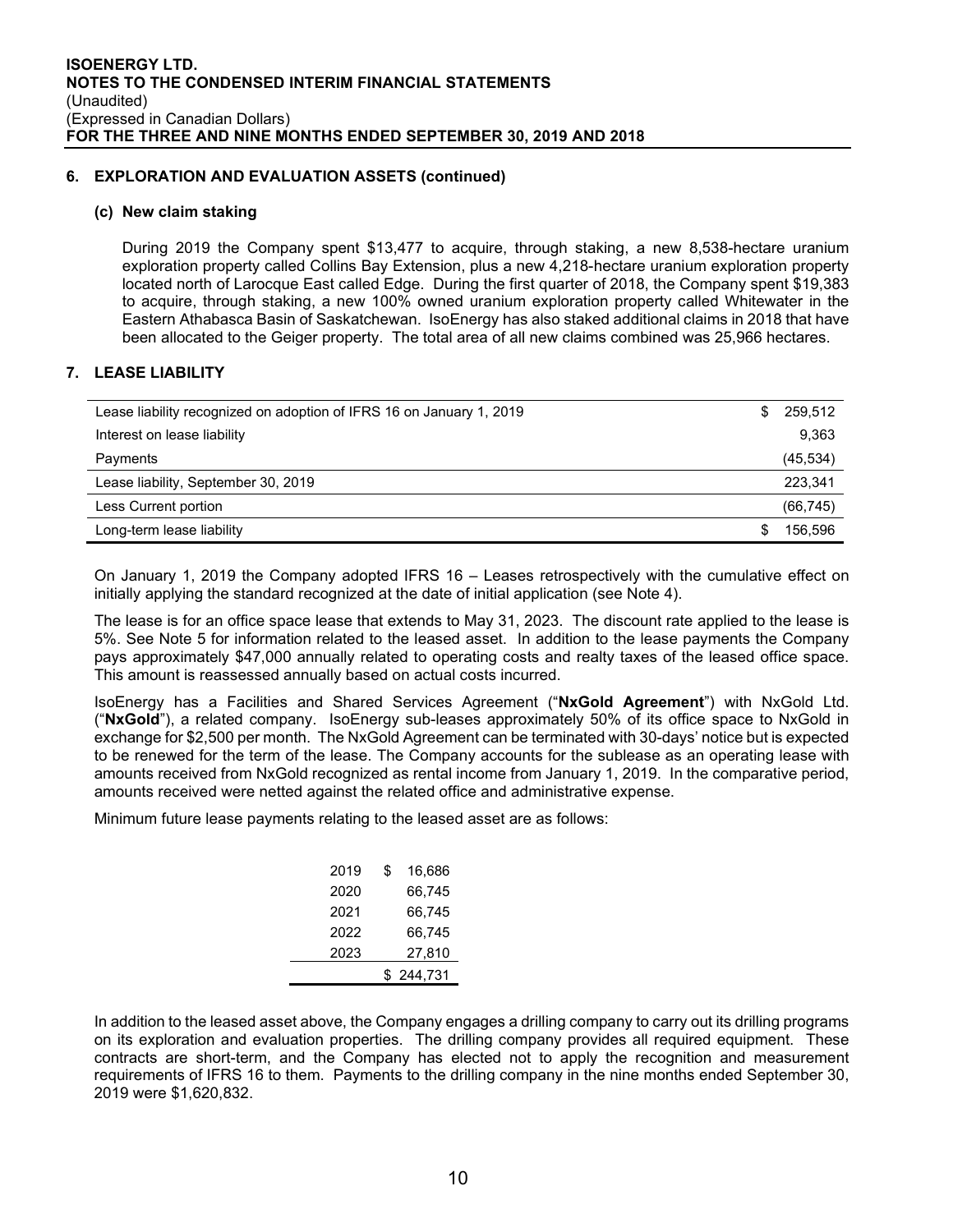#### **8. COMMITMENTS**

The Company has raised funds through the issuance of flow-through shares. Based on Canadian tax law, the Company is required to spend this amount on eligible exploration expenditures by December 31 of the year after the year in which the shares were issued.

The premium received for a flow-through share, which is the price received for the share in excess of the market price of the share, is recorded as a flow-through share premium liability. This liability is subsequently reduced when the required exploration expenditures are made, on a pro rata basis, and accordingly, a recovery of flowthrough premium is then recorded as a reduction in the deferred tax expense to the extent that deferred income tax assets are available.

As of September 30, 2019, the Company is obligated to spend \$260,664 on eligible exploration expenditures by the end of 2019. As the commitment is satisfied, the remaining balance of the flow-through premium liability is derecognized.

The flow-through share premium liability is comprised of:

|                                                                                                                | For the nine months<br>ended September 30.<br>2019 |   | For the year ended<br><b>December 31, 2018</b> |
|----------------------------------------------------------------------------------------------------------------|----------------------------------------------------|---|------------------------------------------------|
| Balance, opening                                                                                               | 550.392                                            | S | 109.251                                        |
| Liability incurred on flow-through shares issued<br>Settlement of flow-through share liability on expenditures | -                                                  |   | 784.892                                        |
| made                                                                                                           | (514, 725)                                         |   | (343,751)                                      |
| Balance, closing                                                                                               | 35,667                                             |   | 550,392                                        |

## **9. INCOME TAXES**

Deferred income tax recovery (expense) comprises:

|                                                                    | For the three months ended<br>September 30 |            |    | For the nine months ended<br>September 30 |   |             |    |            |
|--------------------------------------------------------------------|--------------------------------------------|------------|----|-------------------------------------------|---|-------------|----|------------|
|                                                                    |                                            | 2019       |    | 2018                                      |   | 2019        |    | 2018       |
| Deferred income taxes related to operations                        | S                                          | 130.892    | \$ | 138.659                                   | S | 343.539     | \$ | 331,917    |
| Flow-through renunciation<br>Release of flow-through share premium |                                            | (408, 989) |    | (191,179)                                 |   | (1,019,397) |    | (493, 239) |
| liability                                                          |                                            | 206.379    |    | 181.376                                   |   | 514.725     |    | 343,751    |
|                                                                    | S                                          | (71, 718)  | \$ | 128.856                                   |   | (161,133)   | \$ | 182.429    |

In the three and nine months ended September 30, 2019 the Company incurred \$1,514,329 and \$3,775,544 respectively, (2018 - \$704,882 and \$1,823,620, respectively) eligible exploration expenditures in respect of its flow-through share commitments (Note 8). A deferred income tax expense is recognized due to the taxable temporary difference arising from capitalized exploration and evaluation assets with no tax basis as a result of the renunciation of the tax attributes to the investors in the flow-through shares.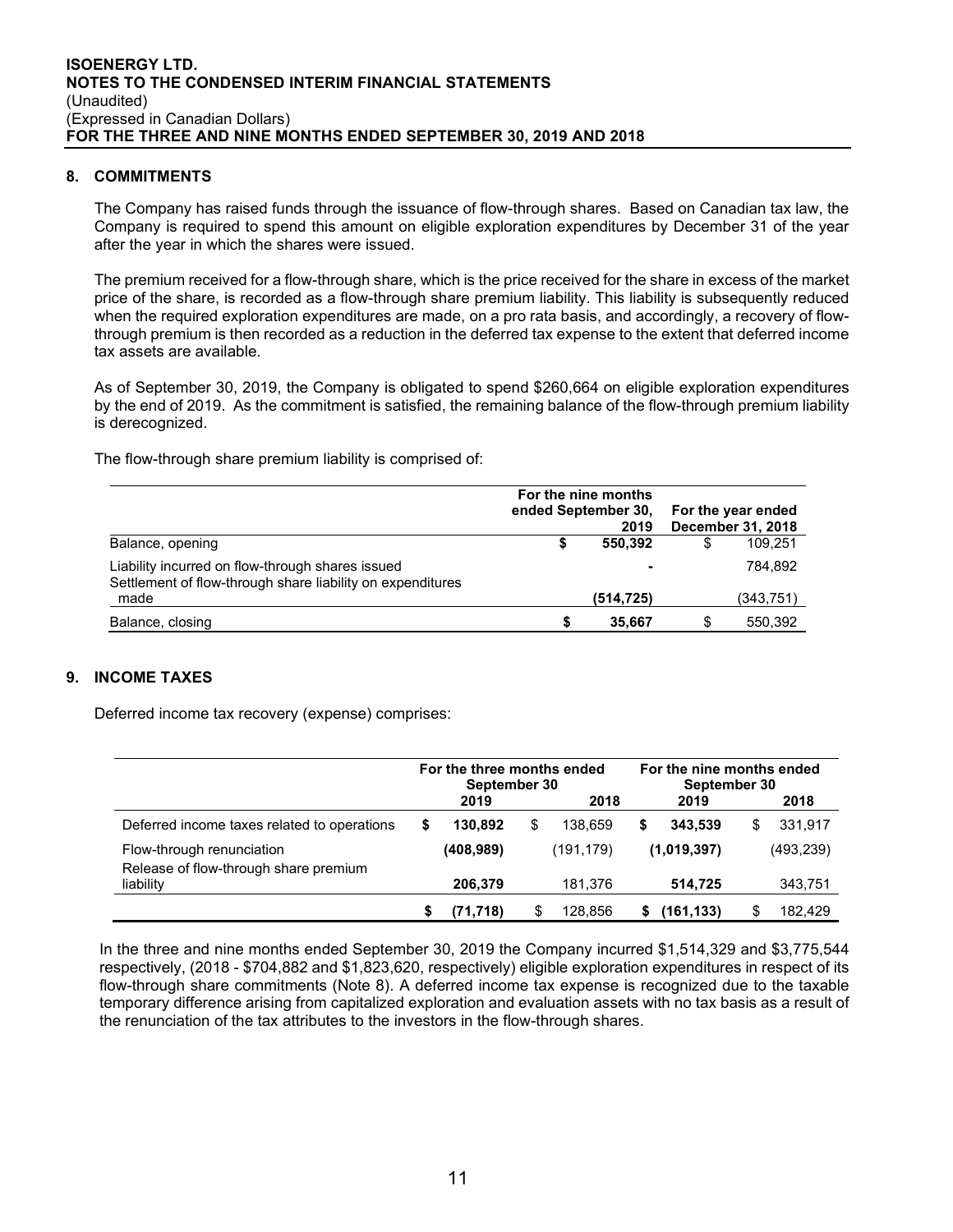#### **10. SHARE CAPITAL**

**Authorized Capital** - Unlimited number of common shares with no par value.

#### **Issued**

During the nine months ended September 30, 2019 the Company issued 68,774 shares on the exercise of warrants for proceeds of \$26,134.

For the year ended December 31, 2018:

- (a) On March 29, 2018, the Company issued 3,330,000 common shares valued at \$1,282,050 to expand the Geiger property (see Note 6(a)).
- (b) On April 19, 2018, the Company closed a flow through and non-flow through non-brokered private placement. The Company issued 1,675,000 flow-through units (the "**FT Units**") at \$0.54 per FT Unit and 3,125,520 non flow-through units (the "**Units**") at \$0.40 per Unit raising aggregate gross proceeds of \$2,154,708. Each FT Unit consisted of one flow-through common share and one-half of a share purchase warrant (each whole warrant, a "**Warrant**"), with each Warrant entitling the holder to purchase an additional common share for a period of three years at an exercise price of \$0.60. Each Unit consisted of one nonflow through common share and one-half of a Warrant. Share issuance costs were \$30,304, net of \$11,209 of tax. The Warrants were valued using the residual method, whereby the proceeds received (net of the flow-through premium) in excess of the fair value of the share amounting to \$192,021 was allocated to the warrant and included in the Warrant reserve account in Equity.
- (c) On May 3, 2018, the Company issued 1,000,000 common shares valued at \$350,000 to acquire the Larocque East exploration property (see Note 6(b))
- (d) On December 20, 2018, the Company issued 9,173,200 flow-through shares (the "**FT Shares**") at a price of \$0.44 per FT Share for aggregate gross proceeds of \$4,036,208 and 3,999,600 non flow-through common shares (the "**Common Shares**") at a price of \$0.38 per Common Share for gross proceeds of \$1,519,848. Share issuance costs were \$396,772, net of \$104,618 of tax. Share issuance costs includes \$113,916 related to 553,548 brokers' warrants which were valued using the Black-Scholes model with a corresponding amount added to the Warrant reserve account in Equity.

#### **Stock Options**

Pursuant to the Company's stock option plan, directors may, from time to time, authorize the issuance of options to directors, officers, employees and consultants of the Company, enabling them to acquire up to 10% of the issued and outstanding common shares of the Company. The options can be granted for a maximum term of 10 years and are subject to vesting provisions as determined by the Board of Directors of the Company.

Stock option transactions and the number of stock options outstanding on the dates set forth below are summarized as follows:

|                               | <b>Number of options</b> | <b>Weighted average</b><br>exercise price per<br>share |
|-------------------------------|--------------------------|--------------------------------------------------------|
| Outstanding January 1, 2018   | 4,075,000                | 1.00<br>S                                              |
| Granted                       | 2,860,000                | 0.42<br>S                                              |
| Forfeited or cancelled        | (615,000)                | 0.97<br>\$.                                            |
| Outstanding December 31, 2018 | 6,320,000                | 0.74<br>S                                              |
| Granted                       | 100,000                  | 0.50<br>S                                              |
|                               | 6,420,000                | 0.74<br>\$.                                            |
| Number of options exercisable | 5.005.819                | 0.82<br>S                                              |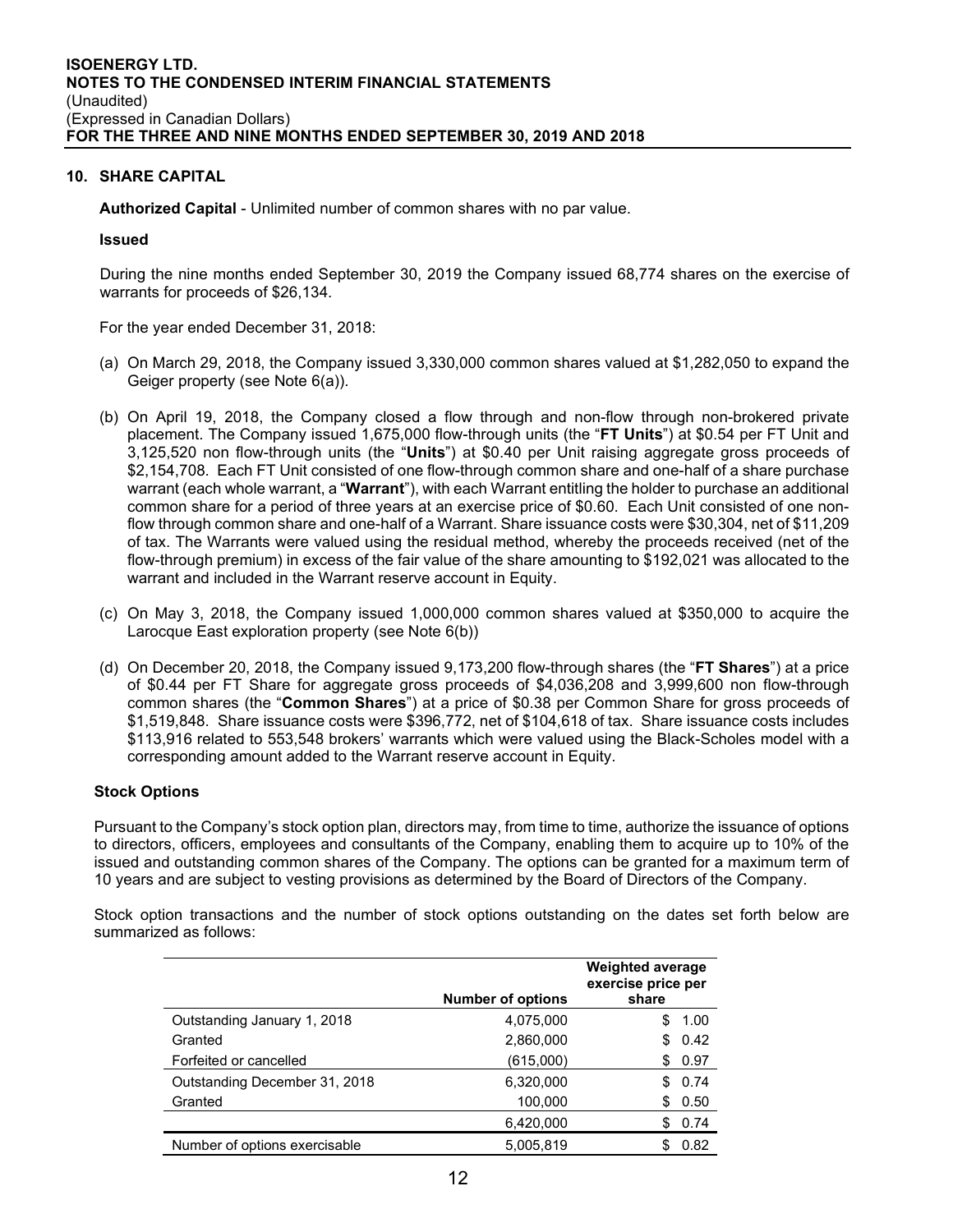#### **10. SHARE CAPITAL (continued)**

As at September 30, 2019, the Company has stock options outstanding and exercisable as follows:

| Number of<br>options | <b>Exercise</b><br>price per<br>option | Number of<br>options<br>exercisable | <b>Exercise</b><br>price per<br>option | <b>Vesting</b> | Remaining<br>contractual<br>life (years) | <b>Expiry date</b> |
|----------------------|----------------------------------------|-------------------------------------|----------------------------------------|----------------|------------------------------------------|--------------------|
| 3,100,000            | \$1.00                                 | 3.100.000                           | \$1.00                                 |                | 2.1                                      | October 25, 2021   |
| 100.000              | \$1.00                                 | 100.000                             | \$1.00                                 |                | 2.1                                      | October 24, 2021   |
| 250,000              | \$1.00                                 | 250,000                             | \$1.00                                 |                | 2.3                                      | January 4, 2022    |
| 50,000               | \$1.00                                 | 50.000                              | \$1.00                                 |                | 2.7                                      | May 25, 2022       |
| 400.000              | \$0.57                                 | 266.663                             | \$0.57                                 | (i)            | 3.3                                      | January 8, 2023    |
| 1,080,000            | \$0.36                                 | 719.994                             | \$0.36                                 | (i)            | 3.8                                      | July 30, 2023      |
| 40.000               | \$0.36                                 | 40.000                              | \$0.36                                 |                | 3.8                                      | July 30, 2023      |
| 1,250,000            | \$0.42                                 | 416.662                             | \$0.42                                 | (i)            | 4.3                                      | December 28, 2023  |
| 50,000               | \$0.42                                 | 37.500                              | \$0.42                                 | (ii)           | 4.3                                      | December 28, 2023  |
| 100.000              | \$0.50                                 | 25,000                              | \$0.50                                 | (ii)           | 4.7                                      | June 5, 2024       |
| 6.420.000            | \$0.74                                 | 5.005.819                           | \$0.82                                 |                |                                          |                    |

1/3 annually with 1/3 vesting immediately

(ii) 25% quarterly starting one quarter after the grant date

The Company uses the Black-Scholes option pricing model to calculate the fair value of granted stock options. The model requires management to make estimates, which are subjective and may not be representative of actual results. Changes in assumptions can materially affect fair value estimates. The following weighted average assumptions were used to estimate the grant date fair values for the nine months ended September 30, 2019:

| Expected stock price volatility                | 84%      |
|------------------------------------------------|----------|
| Expected life of options                       | 5 years  |
| Risk free interest rates                       | 1.30%    |
| Expected dividend yield                        | $0.00\%$ |
| Weighted average exercise price                | \$0.50   |
| Weighted average fair value per option granted | \$0.33   |

Share-based payments for options vested in the nine months ended September 30, 2019 amounted to \$268,457 (2018 - \$443,544) of which \$189,782 (2018 - \$275,759) was expensed to the statement of loss and comprehensive loss, and \$78,675 (2018 - \$167,785) was capitalized to exploration and evaluation assets. Share-based payments for options vested in the three months ended September 30, 2019 amounted to \$85,873 (2018 - \$230,721), of which \$63,397 (2018 - \$158,863) was expensed to the statement of loss and comprehensive loss, and \$22,476 (2018 - \$71,858) was capitalized to exploration and evaluation assets. In addition, in the second quarter of 2018 forfeitures of unvested options resulted in a reversal of \$96,202 of charges recorded in prior periods.

#### **Warrants**

As of September 30, 2019, the Company has the following warrants outstanding:

| <b>Expiry Date</b> | <b>January 1, 2019</b> | <b>Exercised</b> | <b>September 30, 2019</b> | <b>Weighted average</b><br>exercise price per<br>warrant |
|--------------------|------------------------|------------------|---------------------------|----------------------------------------------------------|
| April 19, 2021     | 2,400,260              |                  | 2,400,260                 | \$0.60                                                   |
| December 20, 2020  | 553,548                | (68, 774)        | 484.774                   | \$0.38                                                   |
|                    | 2,953,808              | (68, 774)        | 2,885,034                 | \$0.56                                                   |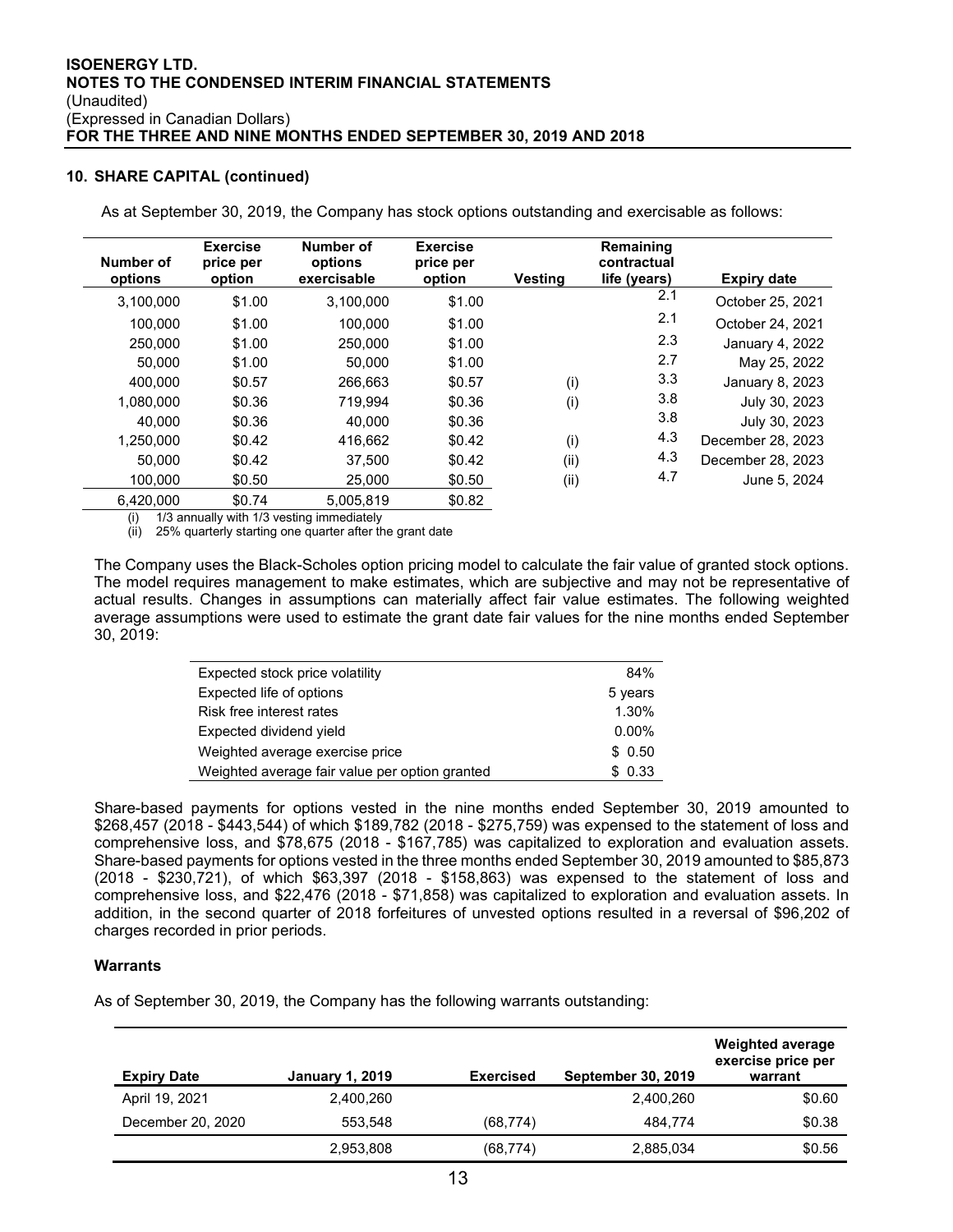#### **11. RELATED PARTY TRANSACTIONS**

Key management personnel include those persons having authority and responsibility for planning, directing and controlling the activities of the Company as a whole. The Company has determined that key management personnel consists of executive and non-executive members of the Company's Board of Directors and corporate officers.

Remuneration attributed to key management personnel is summarized as follows:

| Nine months ended September 30, 2019                        | <b>Short term</b><br>compensation | Share-based<br>compensation | Total         |
|-------------------------------------------------------------|-----------------------------------|-----------------------------|---------------|
| Expensed in the statement of loss and<br>comprehensive loss | 379,267<br>S.                     | 161,652<br>s.               | 540,919<br>S. |
| Capitalized to exploration and evaluation assets            | 294,815                           | 27.669                      | 322,484       |
|                                                             | 674,082                           | 189,321                     | 863,403       |

| Nine months ended September 30, 2018                        | <b>Short term</b><br>compensation | Share-based<br>compensation | Total     |
|-------------------------------------------------------------|-----------------------------------|-----------------------------|-----------|
| Expensed in the statement of loss and<br>comprehensive loss | 358.611<br>S                      | \$305.442                   | 664.053   |
| Capitalized to exploration and evaluation assets            | 279.424                           | 125.576                     | 405,000   |
|                                                             | 638.035                           | \$431.018                   | 1.069.053 |

As of September 30, 2019, nil (December 31, 2018 – nil) was included in accounts payable and accrued liabilities owing to directors and officers for compensation.

During the nine months ended September 30, 2019, the Company leased equipment from NexGen for \$nil  $(2018 - $6,267)$ .

The Company charges office lease and administrative expenditures to NxGold, a company with officers and directors in common. During the nine months ended September 30, 2019, office lease and administrative expenditures charged to NxGold amounted to \$79,600 (2018 – \$32,200).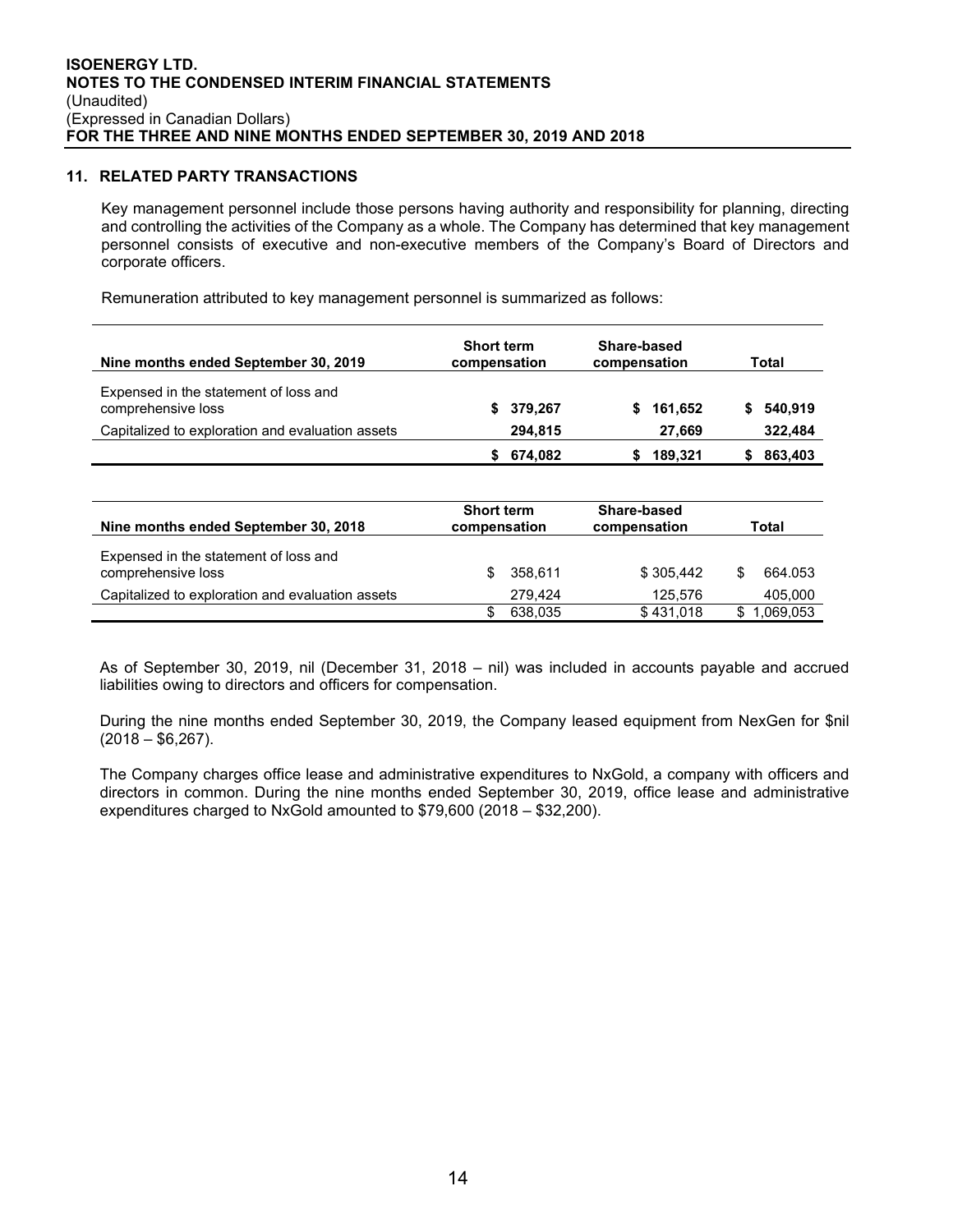#### **12. CAPITAL MANAGEMENT**

The Company manages its capital structure and adjusts it, based on the funds available to the Company, in order to support the acquisition, exploration and evaluation of assets. The Board of Directors does not impose quantitative return on capital criteria for management, but rather relies on the expertise of the Company's management to sustain the future development of the business.

In the management of capital, the Company considers all types of equity and is dependent on third party financing, whether through debt, equity, or other means. Although the Company has been successful in raising funds to date, there is no assurance that the Company will be successful in obtaining required financing in the future or that such financing will be available on terms acceptable to the Company.

The properties in which the Company currently has an interest are in the exploration stage. As such the Company, has historically relied on the equity markets to fund its activities. The Company will continue to assess new properties and seek to acquire an interest in additional properties if it determines that there is sufficient geologic or economic potential and if it has adequate financial resources to do so.

Management reviews its capital management approach on an on-going basis and believes that this approach, given the relative size of the Company, is reasonable. The Company is not subject to externally imposed capital requirements. There were no changes in the Company's approach to capital management during the period.

#### **13. FINANCIAL INSTRUMENTS**

The Company's financial instruments consist of cash, accounts receivable, accounts payable and accrued liabilities. The fair values of the Company's financial instruments approximate their carrying value, due to their short-term maturities or liquidity. The Company's cash and accounts receivable are classified at their amortized costs.

#### **Financial instrument risk exposure**

As at September 30, 2019, the Company's financial instrument risk exposure and the impact thereof on the Company's financial instruments are summarized below:

#### **(a) Credit Risk**

Credit risk is the risk that one party to a financial instrument will fail to discharge an obligation and cause the other party to incur a financial loss. As at September 30, 2019, the Company has cash on deposit with a large Canadian bank. Credit risk is concentrated as a significant amount of the Company's cash and cash equivalents is held at one financial institution. Management believes the risk of loss to be remote. The Company's accounts receivable consists of input tax credits receivable from the Government of Canada and interest accrued on cash equivalents. Accordingly, the Company does not believe it is subject to significant credit risk.

## **(b) Liquidity Risk**

Liquidity risk is the risk that an entity will encounter difficulty in raising funds to meet its obligations under financial instruments. The Company manages liquidity risk by maintaining sufficient cash balances. Liquidity requirements are managed based on expected cash flows to ensure that there is sufficient capital to meet short-term obligations. As at September 30, 2019, the Company had a working capital balance of \$1,051,105, including cash of \$988,299.